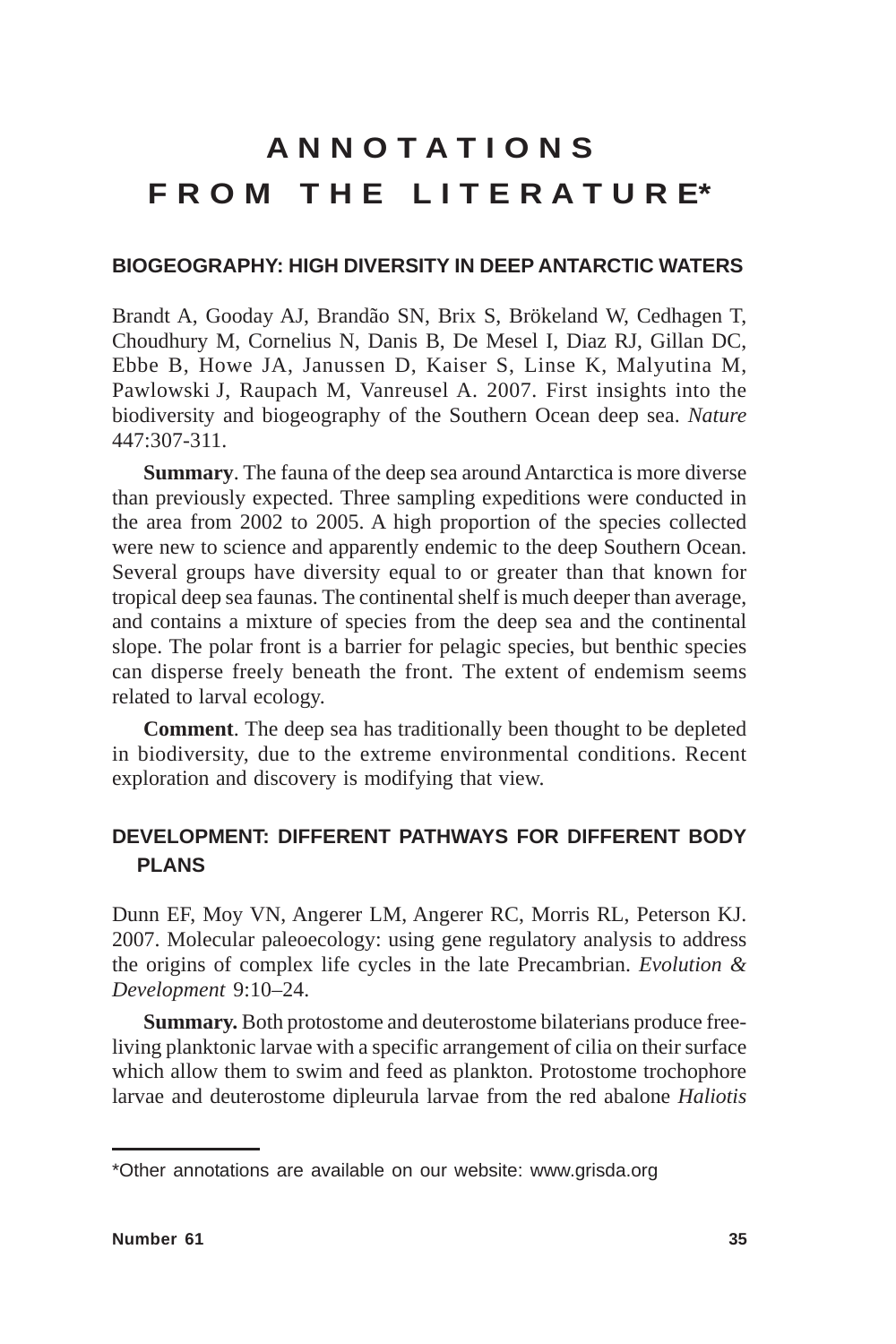*rufescens* and purple sea urchin *Strongylocentrotus purpuratus* respectively, both have an apical tuft which Dunn *et al*. show to be the product of different developmental pathways. Based on this, they suggest that, despite morphological similarity in their larvae, protostomes and deuterostomes independently evolved planktotrophic (plankton-feeding) larvae from dipleurula (yolk-feeding) larvae.

**Comment.** The results of molecular studies seem regularly to require more complex evolutionary pathways to accommodate the data. This study illustrates this phenomenon as it eliminates the simpler possibility of a planktotrophic stage evolving in an ancestor that then evolved into both protostomes and deuterostomes. Instead convergent evolution has to be invoked to account for both the similar morphology and survival strategy of the larvae in these two profoundly different groups. But if the larvae really are constructed using different gene regulatory pathways, it is not clear why common ancestry and not polyphyly would be inferred in the first place.

### **GEOLOGY: A BRITISH MEGAFLOOD**

Gupta S, Collier JS, Palmer-Felgate A, Potter G. 2007. Catastrophic flooding origin of shelf valley systems in the English Channel. Nature 448:342- 345.

**Summary**. Detailed mapping of the floor of the English Channel reveals landforms that indicate formation by a very large flood. Scouring of the seafloor formed islands that are elongated in the direction of flow of the flood current. Additional longitudinal scours are parallel to the direction of flow. These features resemble similar features seen in the Channeled Scablands and attributed to the great Missoula Flood. Further evidence of flood erosion is seen in crescent-like scours that meet upstream in Vshaped headcuts. Evidence for a second megaflood is seen in a bedrock bench at the valley margin. There, the seafloor has been rapidly eroded, forming a "hanging tributary" where a paleo-river flowed into the valley. The source of the water is believed to have been a large glacial lake formed when advancing ice sheets created a dam in the North Sea between Scandinavia and Britain. This dam trapped water between the ice sheet, the European continent, and the Weald-Artois Anticline connecting Britain and Europe at Dover. As the resulting lake filled with water, it eventually breached the rock dam at Dover, and eroded the dam. The result was permanent separation of Britain from the rest of Europe. The Channel megafloods were among the largest of several known glacial megafloods.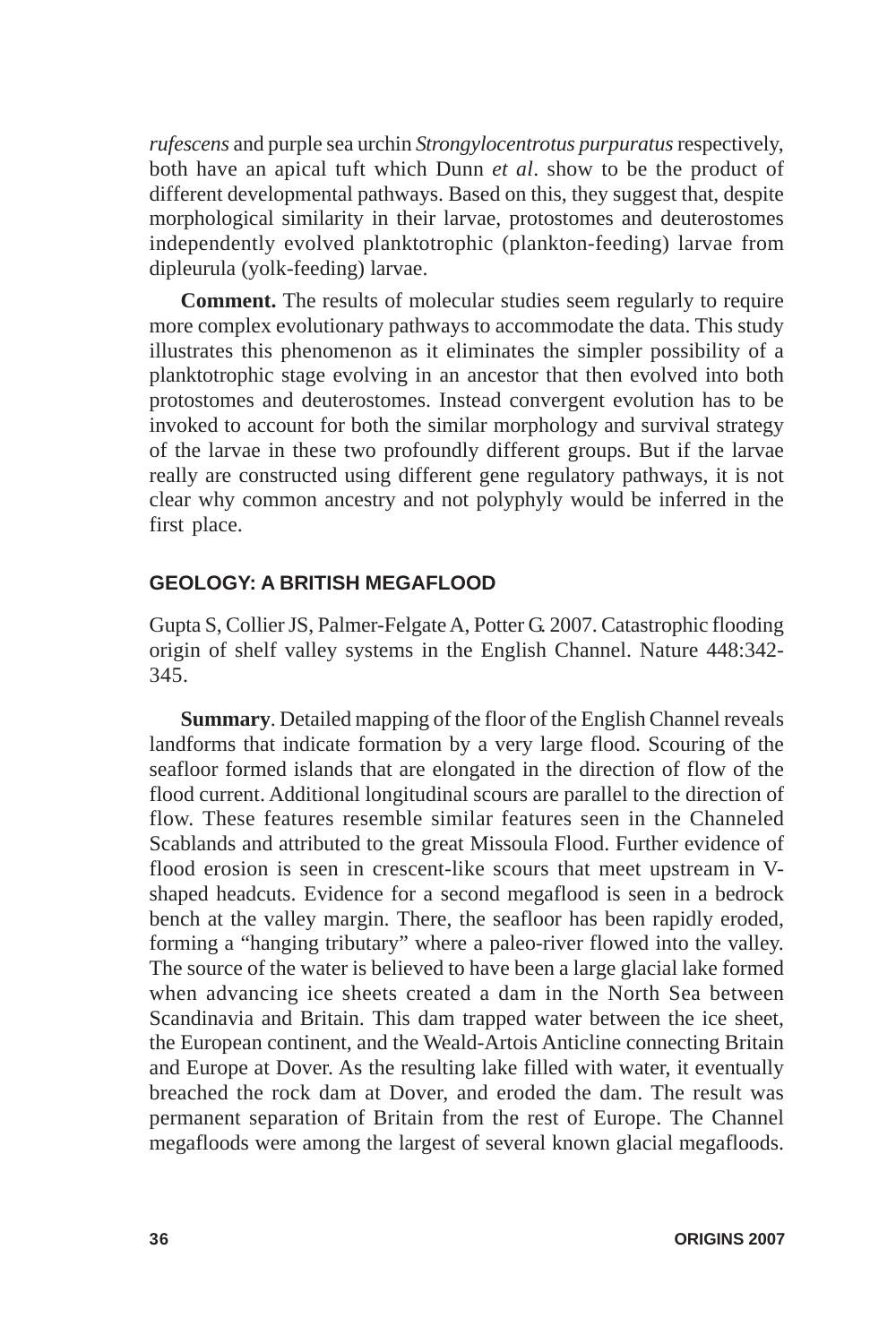**Comment**. The role of catastrophe is increasingly recognized in earth history. Large-scale flooding can rapidly accomplish geological changes that would otherwise take long periods of time, or more likely, not occur at all. The size and scope of such floods serve as illustrations of the possible effects of a global flood.

#### **GEOLOGY: SNOWBALL EARTH IN DOUBT**

Eyles N, Januszczak N. 2007. Syntectonic subaqueous mass flows of the Neoproterozoic Otavi Group, Namibia: where is the evidence of global glaciation? Basin Research 19:179-198.

**Summary**. Sediments of the Otavi Group are located along the southern margin of the Congo Craton in Namibia. The Otavi Platform is a shallowwater carbonate shelf that transitions southward into the deepwater Outjo Basin. The basin contains poorly sorted sediments that include breccias, conglomerates and turbidites. These sediments were deposited in deep water at the foot of steep scarps formed by faulting along the margin of the Congo Craton. These sediments have been interpreted variously as glacial deposits or as mass flows. This paper concludes the evidence does not support a glacial origin, but interprets the sediments as the result of mass flows in deep water along the margin of the craton. Interpretation of glacial origin was based on the lack of sorting of the clasts, but the lack of striation or glacial clasts does not fit with this interpretation. Poorly sorted sediments may also be produced by mass flows, and this interpretation is favored. The presence of turbidites indicates subaqueous deposition, while the similar lithologies of the clasts, largely carbonate, indicate a common source. The angular nature of the breccias indicates a nearby source for the sediments, which are mixed with more rounded clasts from higher on the slope. The depositional setting includes steep slopes leading to deep water along a cratonic margin, where mass flows would be expected. This combination of features points to a mass flow regime, not a glacial origin. The non-glacial origin of these sediments removes the basis for proposals of a "Snowball Earth" in the Proterozoic.

**Comment**. Some authors have proposed a "Snowball Earth" scenario during Neoproterozoic (Upper Precambrian) sedimentation, in which most or all of the earth was covered by glaciers. This idea has grown in acceptance and has been widely publicized in the media. However, many geologists have remained skeptical because it is not well supported and because it fails to explain some of the data. The "Snowball Earth" hypothesis was largely based on the presence of unsorted sediments in areas that paleogeographic reconstructions place at tropical latitudes, and grew out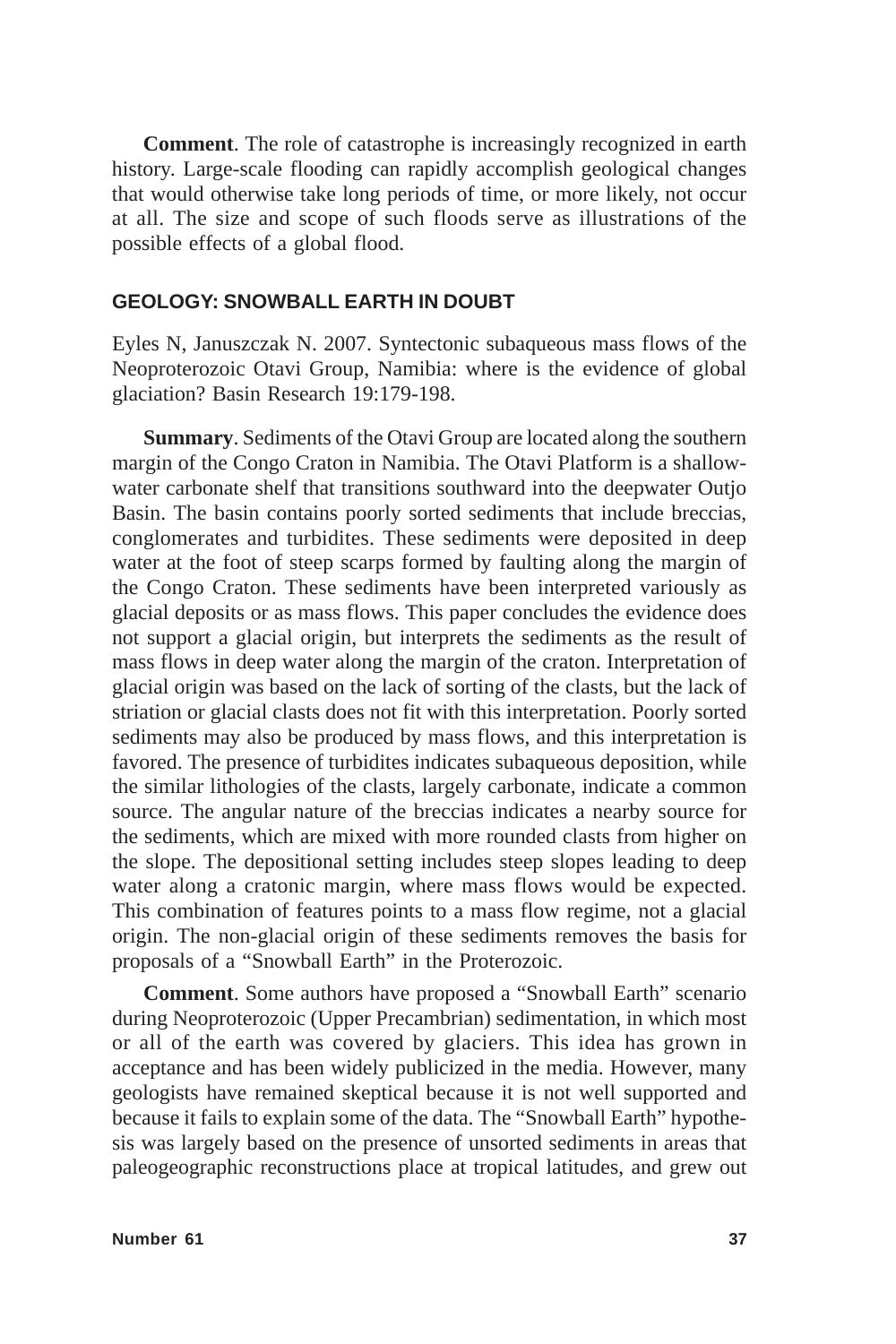of earlier interpretations of the Otavi Group in Nambia. This interpretation is no longer viable, since the Otavi Group sediments are not glacial, but mass flows, similar to those found commonly throughout Phanerozoic rocks.

# **MOLECULAR PALEONTOLOGY: COLLAGEN FROM FOSSILS**

Asara JM, Schweitzer MH, Freimark LM, Phillips M, Cantley LC. 2007. Protein sequences from *Mastodon* and *Tyrannosaurus rex* revealed by mass spectrometry. Science 316:280-285.

**Summary**. Fragments of the protein collagen have been recovered from bones of a fossil mastodon and a fossil dinosaur and sequenced by mass spectrometry. Collagen was abundant in the mastodon bone, putatively 160,000 to 600,000 years old. About one-third of the alpha-1 t-1 collagen strand was sequenced in the mastodon, and at least four short sequences were found to be unique to that species. Collagen was much more difficult to recover from the dinosaur bone, but seven sequences could be aligned with amino acid sequences of collagen from other vertebrates. This study shows that mass spectrometry can be used to determine amino acid sequences from very tiny amounts of protein.

**Comment**. Collagen is an important and very common protein that has been reported from numerous other fossils. Preservation of soft tissue was reported for the same dinosaur specimen, so the identification and sequencing of collagen seems well established. It is less clear how such material could survive intact for millions of years. This report seems less surprising to those who favor a short chronology for the presence of life on Earth.

# **PALEONTOLOGY: EVIDENCE OF PROBABLE ASPHYXIATION IN FOSSILS**

Faux CM, Padian K. 2007. The opisthotonic posture of vertebrate skeletons: postmortem contraction or death throes? Paleobiology 33:201-226.

**Summary.** The condition of a fossil may provide information about the environment in which the organism lived and died. Vertebrate fossils in which the bones are still articulated indicate rapid burial and preservation. Many articulated dinosaurs and certain other vertebrates are preserved with the head drawn back over the spine and the legs extended – a condition known as opisthotonus. Several explanations have been offered for the opisthotonic condition, the most commonly accepted one being that it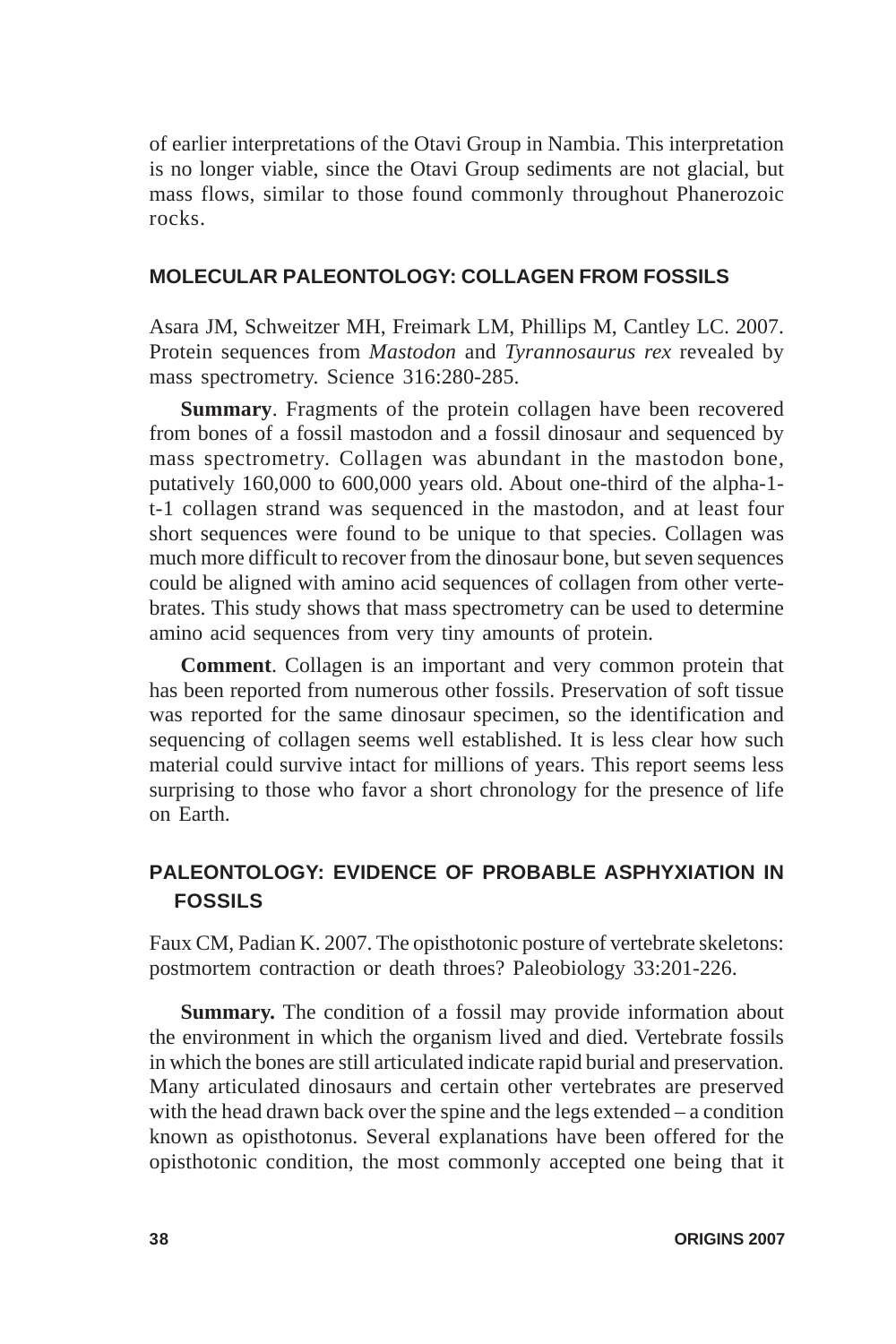reflects changes that occurred to the skeleton after death. However, this explanation has not been substantiated experimentally, and seems at odds with the necessity for rapid burial to preserve skeletal articulation. Several experiments were done to test various hypotheses proposed to explain opisthotonus. The experiments showed that opisthotonus is not induced post-mortem, but is the result of death throes involving injury to the central nervous system. Probable causes include asphyxiation, poisoning, trauma, disease or nutritional deficiencies. Opisthotonus appears to be restricted to birds, dinosaurs, pterosaurs and placental mammals. Death from asphyxiation caused by volcanic ash or drowning, followed by rapid burial, seems particularly likely to explain many of these fossil specimens. This change in understanding will impact the interpretation of many paleoenvironments in which opisthotonic specimens have been found.

**Comment.** The proffered explanation has been available for many years in the clinical literature, as noted in the article. Nevertheless, poorly supported explanations of opisthotonus have been uncritically accepted for decades. This should give us all cause to think critically, even about the "scientific consensus." The new understanding is congenial to a flood scenario, as drowning is a major cause of asphyxiation. However, it should not be taken as proving a flood; asphyxiation from volcanic ash is thought to be responsible for at least some of the opisthotonic specimens. Of course, volcanic ash is not unexpected in a global flood catastrophe, and widespread death by asphyxiation would be expected in such a catastrophe.

## **PALEONTOLOGY: SWIMMING DINOSAURS?**

Ezquerra R, Doublet S, Costeur L, Galton PM, Perez-Lorente F. 2007. Were non-avian theropod dinosaurs able to swim? Supportive evidence from an Early Cretaceous trackway, Cameros Basin (La Rioja, Spain). Geology 35:507-510.

**Summary.** A dinosaur trackway with twelve consecutive scratch-like footprints has been discovered in Lower Cretaceous lacustrine sediments in northern Spain. The footprints have characteristics of theropod dinosaurs. Tracks left by the left foot are oriented in parallel with the direction of the trackway, while tracks produced by the right foot are oriented at a 40 degree angle with the trackway. This is interpreted as indicating that the animal was swimming across a current flowing from left to right. Although other possible evidence of dinosaur swimming have been proposed, this is the first definitive evidence that dinosaurs could, in fact, swim.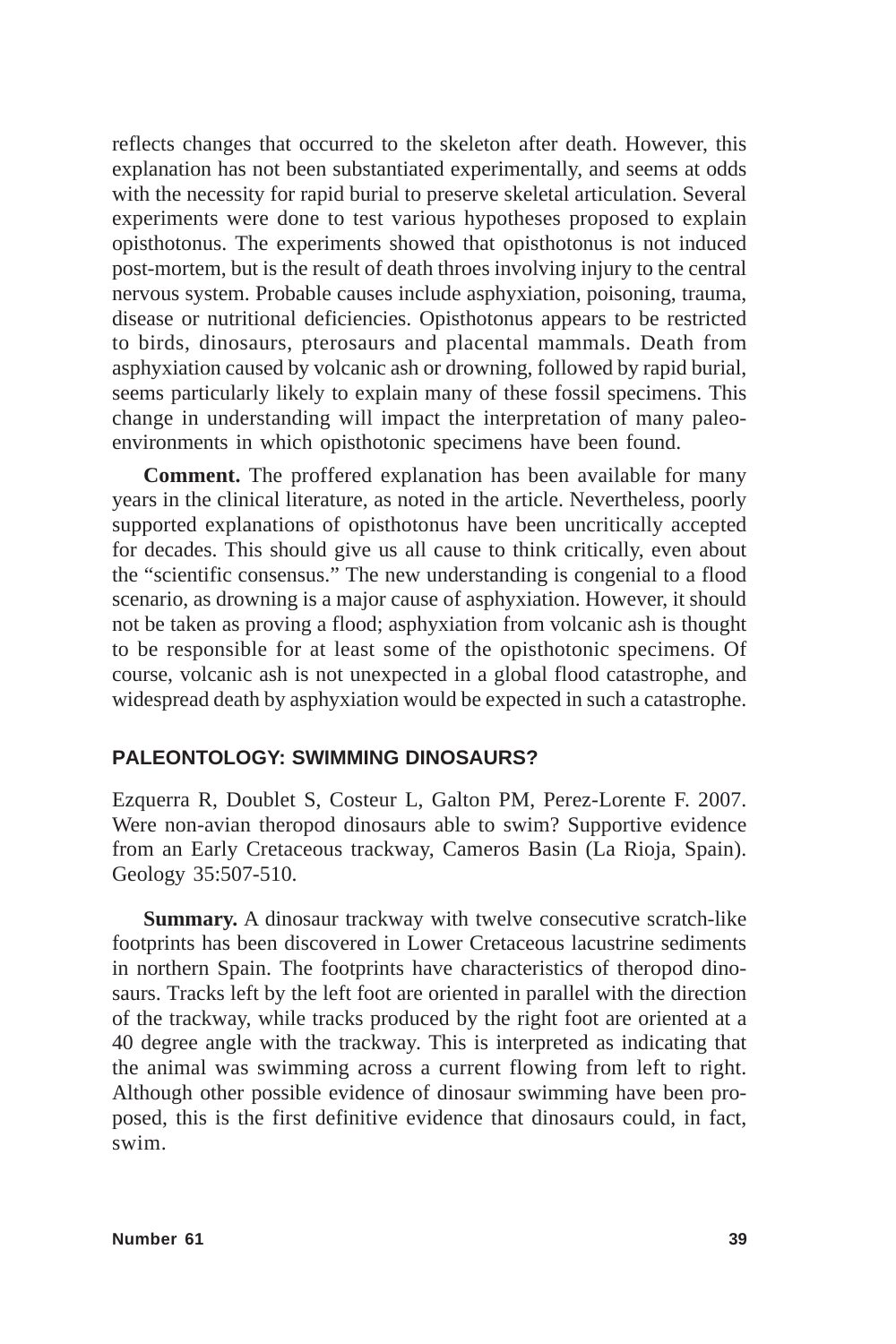**Comment.** The evidence offered here indicates that a dinosaur left marks in the bottom of a lake while trying to cross a current in a body of water. However, it may not indicate anything about the normal habitat of the dinosaur. Theropods seem unlikely inhabitants of aquatic habitats, and this individual may have accidentally slipped into the water, or perhaps was caught in a storm. Interestingly, there are numerous examples of dinosaurs, mostly hadrosaurs, buried in marine sediments.<sup>1</sup> Whether this represents the natural habitat of these dinosaurs is somewhat doubtful, although perhaps some species inhabited coastal regions. Fossil preservation is often an exceptional event and does not necessarily reflect the normal habitat of these animals.

#### **ENDNOTES**

 1. (a) Coombs WP, Deméré TA. 1996. A Late Cretaceous nodosaurid ankylosaur (Dinosauria: Ornithischia) from marine sediments of coastal California. Journal of Paleontology 70:311-326; (b) Fiorillo AR. 1990. The first occurrence of hadrosaur (Dinosauria) remains from the marine Claggett Formation, Late Cretaceous of Southcentral Montana. Journal of Vertebrate Paleontology 10:515-517; (c) Horner JR. 1979. Upper Cretaceous dinosaurs from the Bearpaw Shale (marine) of South-central Montana with a checklist of Upper Cretaceous dinosaur remains from marine sediments in North America. Journal of Paleontology 53:566-577.

# **SPECIATION: PARALLEL SPECIATION IN SONGBIRDS**

Ryan PG, Bloomer P, Moloney CL, Grant TJ, Delport W. 2007. Ecological speciation in South Atlantic island finches. *Science* 315:1420-1423.

**Summary**. Small songbirds on two islands in the South Atlantic Ocean appear to provide an example of ecological speciation in parallel. Two species of buntings in the genus *Nesospiza* are found on both Nightingale and Inaccessible Islands in the Tristan da Cunha group. Each island has an abundant species with a small beak and an uncommon species with a large beak. The two forms are reproductively isolated on Nightingale, and partially so on Inaccessible. However, molecular evidence reported in this study suggests that the forms on each of the islands are more closely related to each other than to the similar form on the other island. Assuming the ancestral form had a small beak, forms with large beaks must have evolved independently. This appears to be an example of ecological selection, where speciation was driven by differences in size of seeds used as food.

**Comment**. It is conceivable that speciation in response to habitat and food differences could also occur on a continental scale. This would promote rapid diversification of a lineage. Molecular phylogenies with